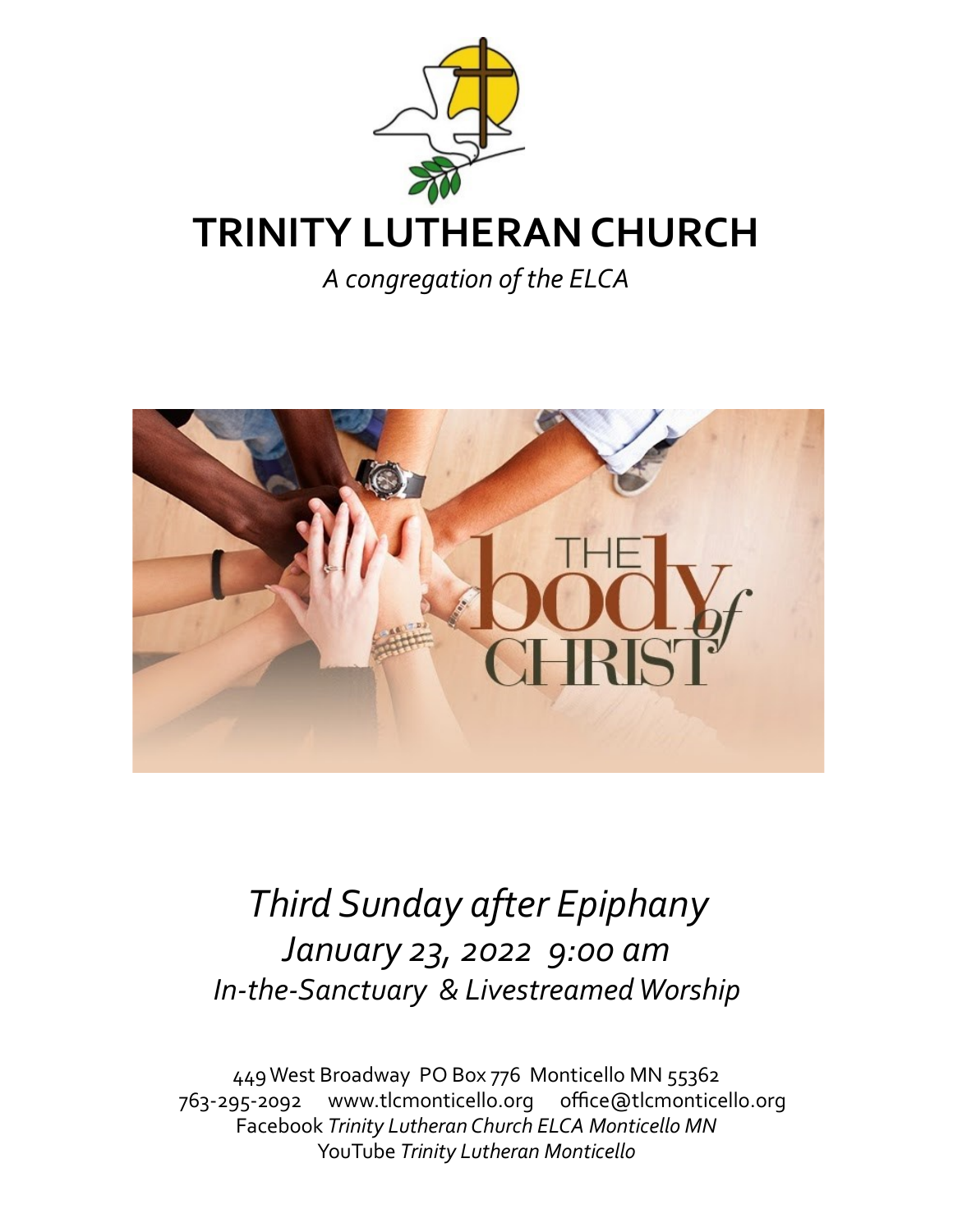

### **TRINITY LUTHERAN CHURCH**

A congregation of the ELCA

#### **WELCOME ADULTS AND CHILDREN OF ALL AGES**

*Thank you for worshipping God with Trinity Lutheran today! Blessings to you and your family.* 

*God's glory is revealed in the reading of scripture. People stand at attention. People weep. People prostrate themselves in prayer. The unity of the church is another reflection of God's glory. Most gloriously, the promises of God are fulfilled in the person of Jesus Christ. Gather round. Listen up. Glimpse the glory of God.* 

#### *A few notes on the service today—*

- *Most of the service is printed in your bulletin. Please participate as you are able. The bold print within this bulletin indicates "all read". This bulletin is produced in fairly large print so all can participant fully.*
- *Asterisk (\*) indicates all stand if you are able to participate in this way. You are welcome to be seated for the entire service. You are also welcome to stand for select opportunities marked with the asterisk.*
- *Hearing assist devices are available upon request. See the techs in our tech room before service.*
- *Children of all ages are always welcome to worship with Trinity. There are bulletins for children, too.*
- *Annual Congregational Meeting will immediately follow the service in the sanctuary. All voting members are encouraged to attend. (A voting member is defined as one who has publicly joined this congregation either through confirmation or affirmation of baptism and is "actively worshipping, regularly communing, and financially contributing". Worshipping online and communing online* is *considered meeting the first and second criteria. For the purposes of this meeting, "contributions of record" mean a financial offering in 2021 that can be traced back to the giver, like a check or cash in an envelope or electronic payment.) Please plan to stay after the dismissal for this once a year meeting to elect council members, approve the proposed budget, elect synod representatives, and more!*
- *Please stay for coffee, treats, and conversation following the Annual Congregational Meeting. Arlys Lund and Steve Swenson host today!*
- *Liturgy, hymns, and materials by SundaysandSeasons.com. Copyright © 2022 Augsburg Fortress, licensing number #SAS103417 and music and text reprinted with permission under OneLicense.net licensing number #A-704019 and SundaysandSeasons.com. All rights reserved. Music and podcast/online streaming under rights through OneLicense.net licensing number #A-704019.*

*CCLI Streaming License #CSPL 178209 and Church Copyright License #11630547.*

#### **CHURCH & STAFF CONTACT INFORMATION TODAY'S WORSHIP PARTICIPANTS**

| <b>Trinity Website</b>       | www.tlcmonticello.org                    | Pastor/Preacher            | Amy Chalupnik      |
|------------------------------|------------------------------------------|----------------------------|--------------------|
| <b>Trinity Facebook</b>      | Trinity Lutheran Church ELCA Monticello  | Pianist                    | Harry Walsh        |
| <b>Trinity YouTube</b>       | <b>Trinity Lutheran Monticello</b>       | Scripture Reader / Soloist | Amy Klatt          |
| <b>Trinity E-mail</b>        | office@tlcmonticello.org                 | <b>Worship Tech</b>        | Jason Chalupnik    |
| <b>Trinity Church Office</b> | 763-295-2092                             | <b>Assistant Tech</b>      | Addy Kiphuth       |
| Pastor Amy Chalupnik         | 612-282-2275 cell                        | Greeter                    | Judy Harn          |
| Karen Torbit, Office Asst.   | 443-791-2054 cell                        | <b>Ushers</b>              | Phil & Ollie White |
| <b>OFFICE HOURS (usual)</b>  | Tuesdays thru Thursdays 10:00 am-5:00 pm |                            |                    |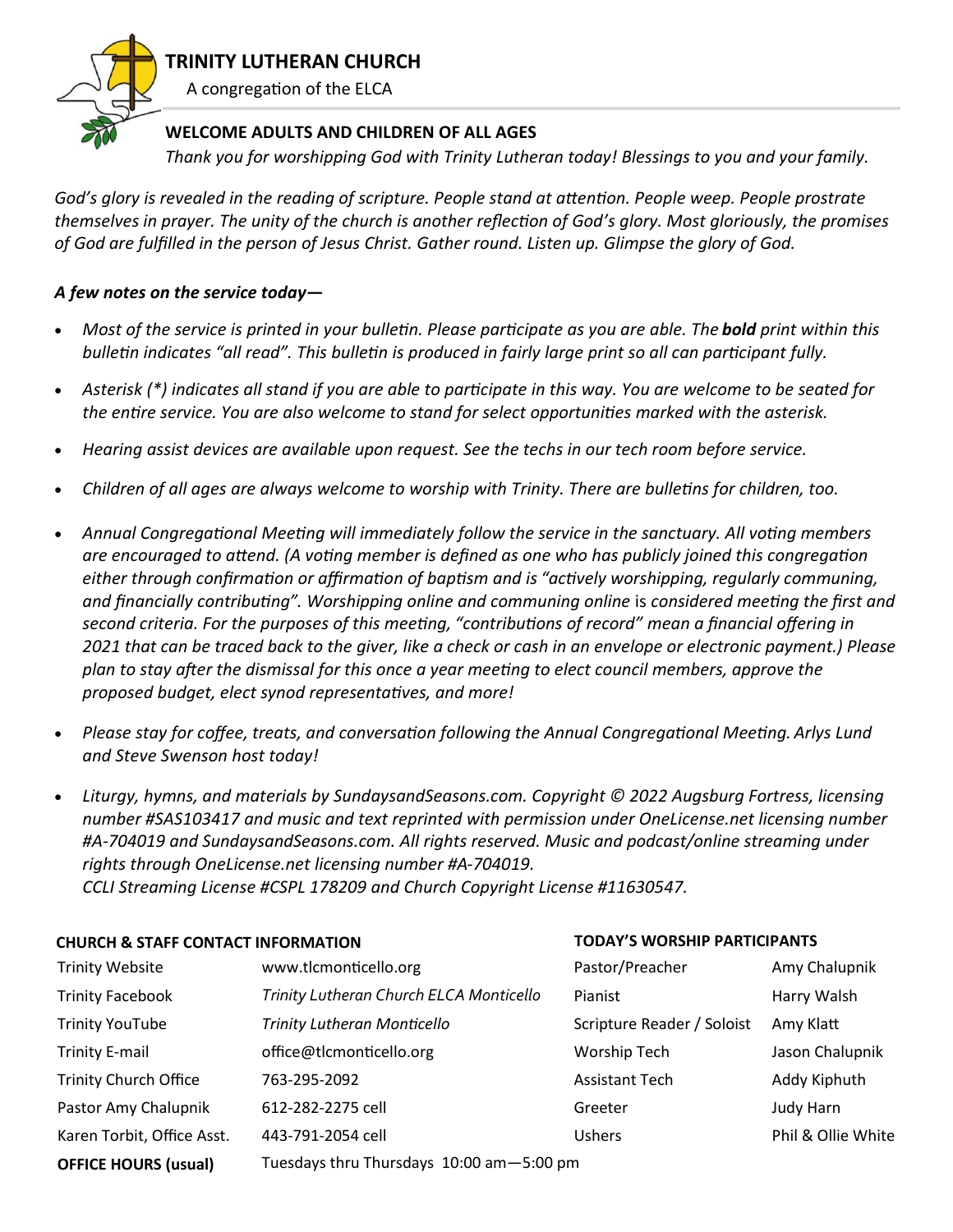#### **PRELUDE**

#### **WELCOME**



Text: Charles Wesley, 1707-1788, alt. Music: Azmon, Carl G. Gläser, 1784-1829; arr. Lowell Mason, 1792-1872

#### \***GREETING**

The grace of our Lord Jesus Christ, the love of God, and the communion of the Holy Spirit be with you all. **And also with you.**

#### **\*PRAYER OF THE DAY**

#### Let us pray.

**Blessed Lord God, you have caused the holy scriptures to be written for the nourishment of your people. Grant that we may hear them, read, mark, learn, and inwardly digest them, that, comforted by your promises, we may embrace and forever hold fast to the hope of eternal life, through your Son, Jesus Christ our Lord. Amen.**

#### **CHILDREN'S MESSAGE**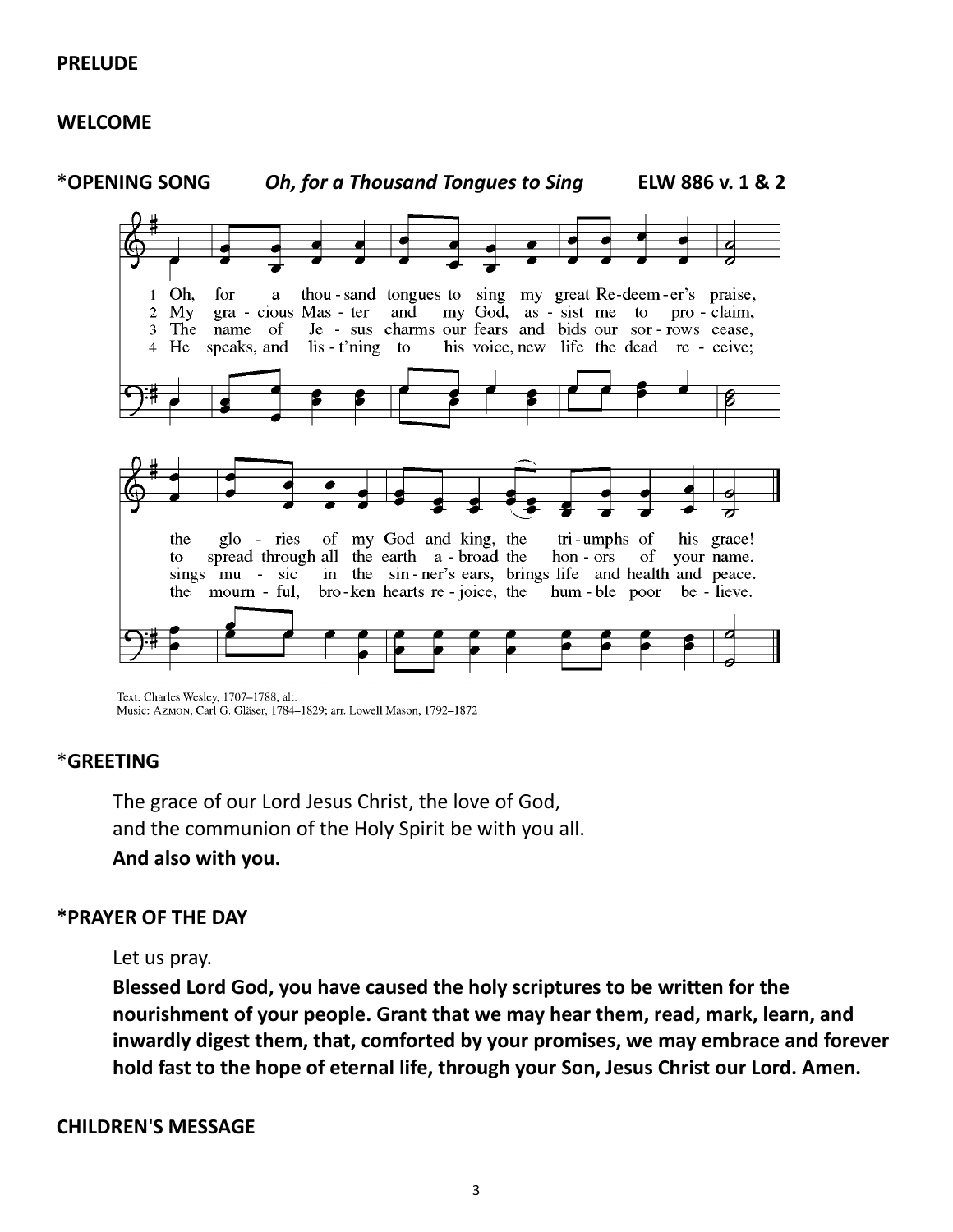

#### **\*GOSPEL Luke 4:14-21**

The holy gospel according to Luke.

#### **Glory to you, O Lord.**

 $14$ Then Jesus, filled with the power of the Spirit, returned to Galilee, and a report about him spread through all the surrounding country.  $15$ He began to teach in their synagogues and was praised by everyone.

 $16$ When he came to Nazareth, where he had been brought up, he went to the synagogue on the sabbath day, as was his custom. He stood up to read,  $^{17}$  and the scroll of the prophet Isaiah was given to him. He unrolled the scroll and found the place where it was written: <sup>18</sup>"The Spirit of the Lord is upon me, because he has anointed me to bring good news to the poor. He has sent me to proclaim release to the captives and recovery of sight to the blind, to let the oppressed go free,  $^{19}$ to proclaim the year of the Lord's favor."

 $20$ And he rolled up the scroll, gave it back to the attendant, and sat down. The eyes of all in the synagogue were fixed on him.  $^{21}$ Then he began to say to them, "Today this scripture has been fulfilled in your hearing."

The gospel of the Lord. **Praise to you, O Christ.**

#### **MESSAGE**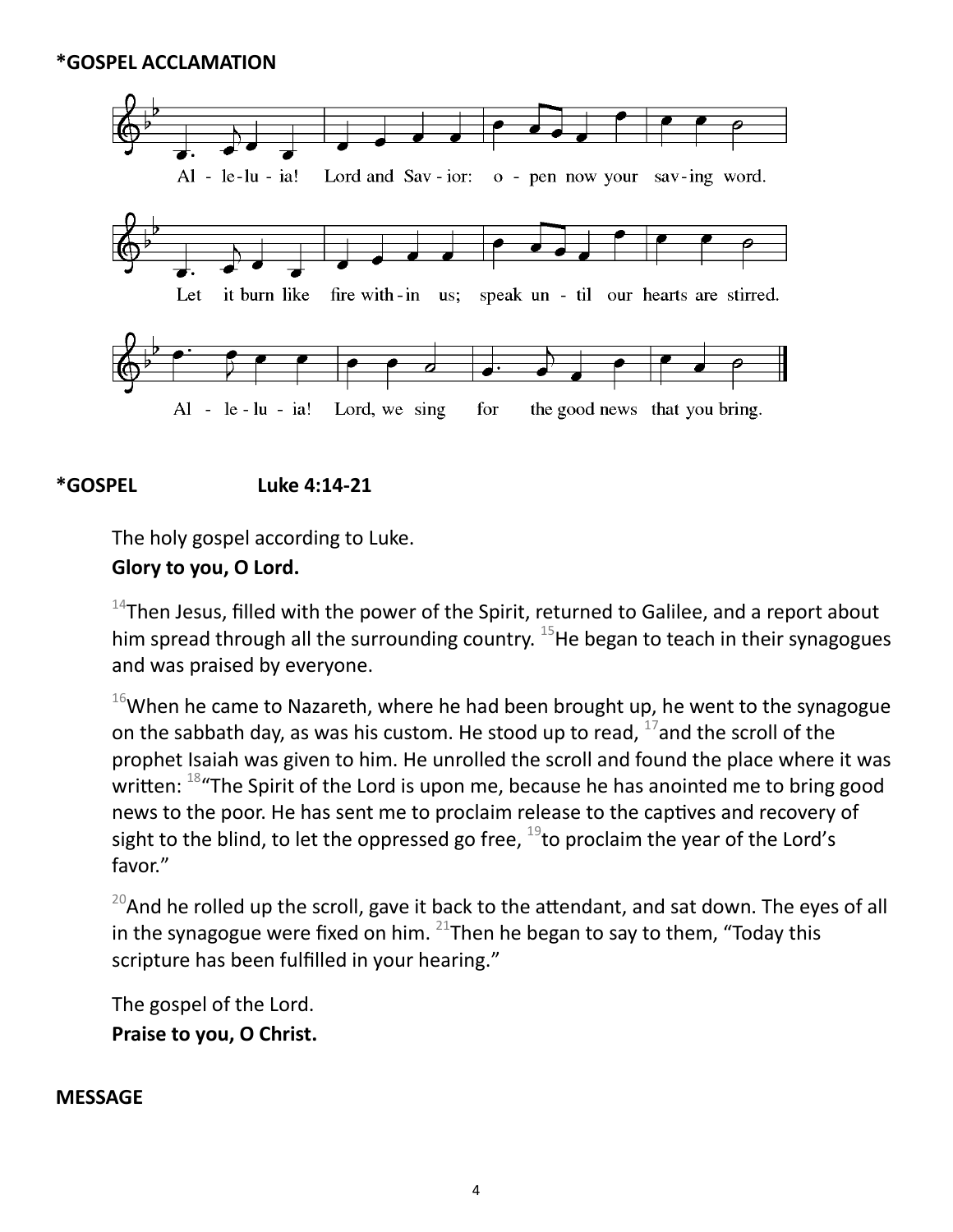$12$ For just as the body is one and has many members, and all the members of the body, though many, are one body, so it is with Christ.  $^{13}$  For in the one Spirit we were all baptized into one body—Jews or Greeks, slaves or free—and we were all made to drink of one Spirit.

 $14$ Indeed, the body does not consist of one member but of many.  $15$ If the foot would say, "Because I am not a hand, I do not belong to the body," that would not make it any less a part of the body.  $^{16}$ And if the ear would say, "Because I am not an eye, I do not belong to the body," that would not make it any less a part of the body.  $^{17}$  If the whole body were an eye, where would the hearing be? If the whole body were hearing, where would the sense of smell be?  $^{18}$ But as it is, God arranged the members in the body, each one of them, as he chose.  $^{19}$ If all were a single member, where would the body be?  $^{20}$ As it is, there are many members, yet one body.  $^{21}$ The eye cannot say to the hand, "I have no need of you," nor again the head to the feet, "I have no need of you."  $^{22}$ On the contrary, the members of the body that seem to be weaker are indispensable,  $^{23}$  and those members of the body that we think less honorable we clothe with greater honor, and our less respectable members are treated with greater respect;  $^{24}$  whereas our more respectable members do not need this. But God has so arranged the body, giving the greater honor to the inferior member,  $^{25}$ that there may be no dissension within the body, but the members may have the same care for one another.  $^{26}$ If one member suffers, all suffer together with it; if one member is honored, all rejoice together with it.

 $27$ Now you are the body of Christ and individually members of it.  $28$ And God has appointed in the church first apostles, second prophets, third teachers; then deeds of power, then gifts of healing, forms of assistance, forms of leadership, various kinds of tongues. <sup>29</sup>Are all apostles? Are all prophets? Are all teachers? Do all work miracles?  $30$ Do all possess gifts of healing? Do all speak in tongues? Do all interpret?  $31a$ But strive for the greater gifts.

Word of God, word of life. **Thanks be to God.**

#### **CONCLUSION OF THE MESSAGE**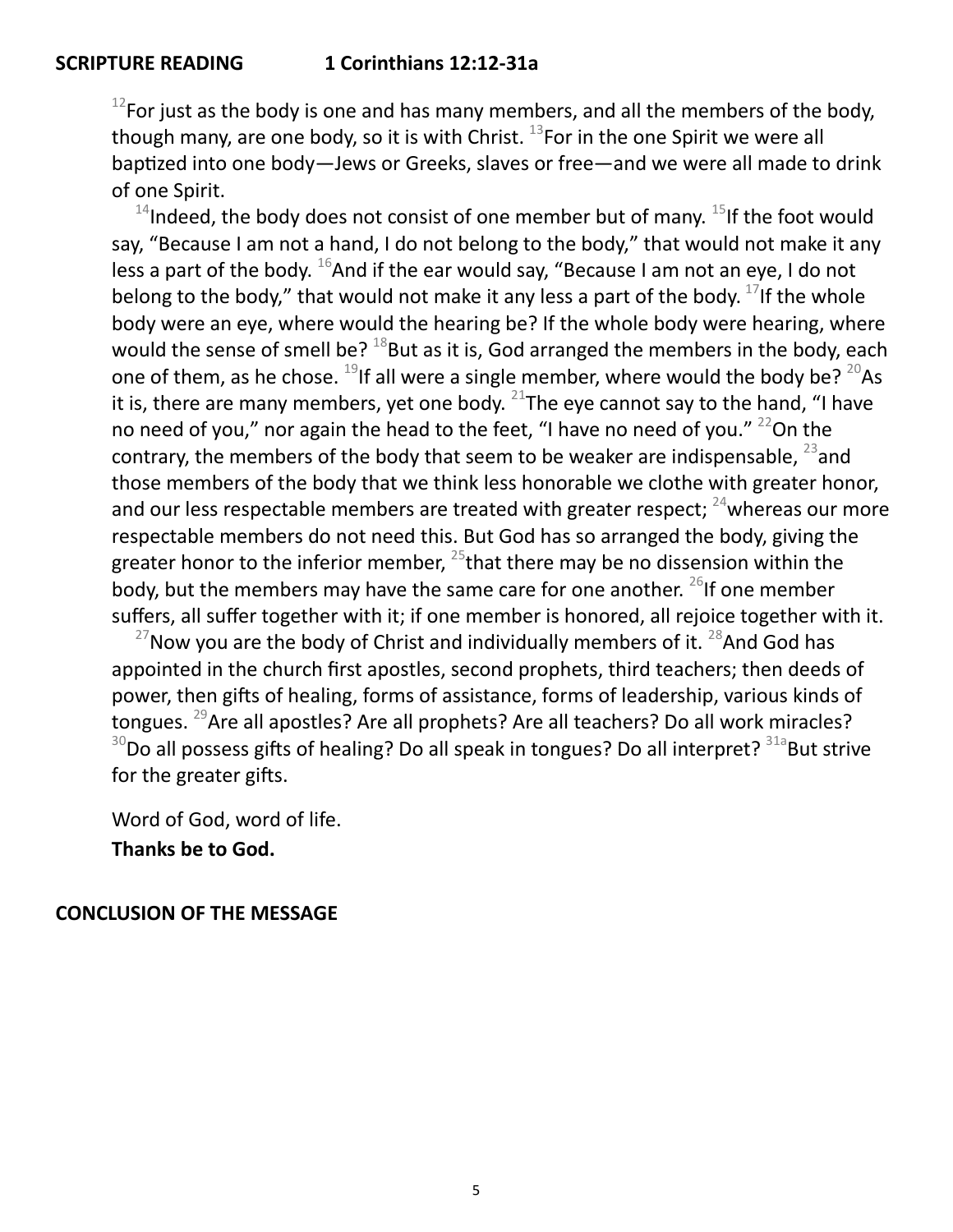**\*SONG OF THE DAY** *Come, All Christians, Be Committed*



Music: BEACH SPRING, The Sacred Harp, Philadelphia, 1844; arr. Selected Hymns, 1985 Alt. Text: Eva B. Lloyd, 1966, Copyright 1966 Broadman Press Arr. Copyright 1985 Augsburg Fortress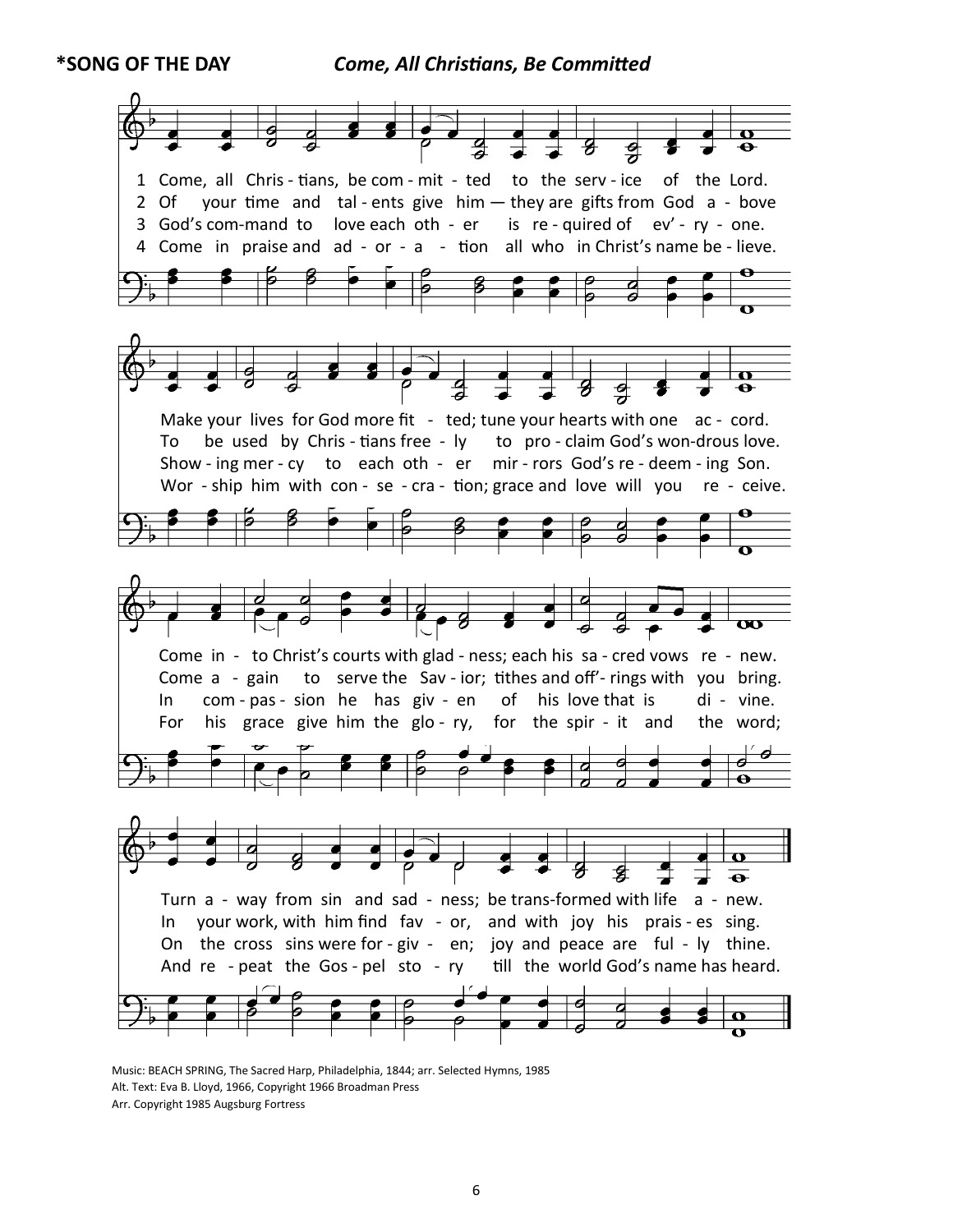#### **\*PRAYERS**

*After each petition...*  God of grace, **hear our prayer.**

#### **\*LORD'S PRAYER**

**Our Father, who art in heaven, hallowed be thy name, thy kingdom come, thy will be done, on earth as it is in heaven. Give us this day our daily bread; and forgive us our trespasses, as we forgive those who trespass against us; and lead us not into temptation, but deliver us from evil. For thine is the kingdom, and the power, and the glory, forever and ever. Amen.**

**OFFERING and MUSICAL OFFERING** *A Child of God*, Harry Walsh, composer Amy Klatt, soloist

Three ways to bring your gold, frankincense, and myrrh to the Christ child through Trinity

- *Place your cash or check in the offering basket*
- *Go to our website* www.tlcmonticello.org *click the link for "Online Giving"*
- *Go to the Tithe.ly app (green) on your phone, make a donation via debit/credit card*

Or mail an offering to *Trinity Lutheran Church P.O. Box 776 Monticello, MN 55362* 

#### **OFFERING PRAYER**

Let us pray.

**Blessed are you, O God, maker of all things. Through your goodness you have blessed us with these gifts: our selves, our time, and our possessions. Use us, and what we have gathered, in feeding the world with your love, through the one who gave himself for us, Jesus Christ, our Savior and Lord. Amen.**

#### **ANNOUNCEMENTS**

#### **\*BLESSING**

The Lord bless you and keep you. The Lord's face shine on you with grace and mercy. The Lord look upon you with favor and  $\pm$  give you peace. **Amen.**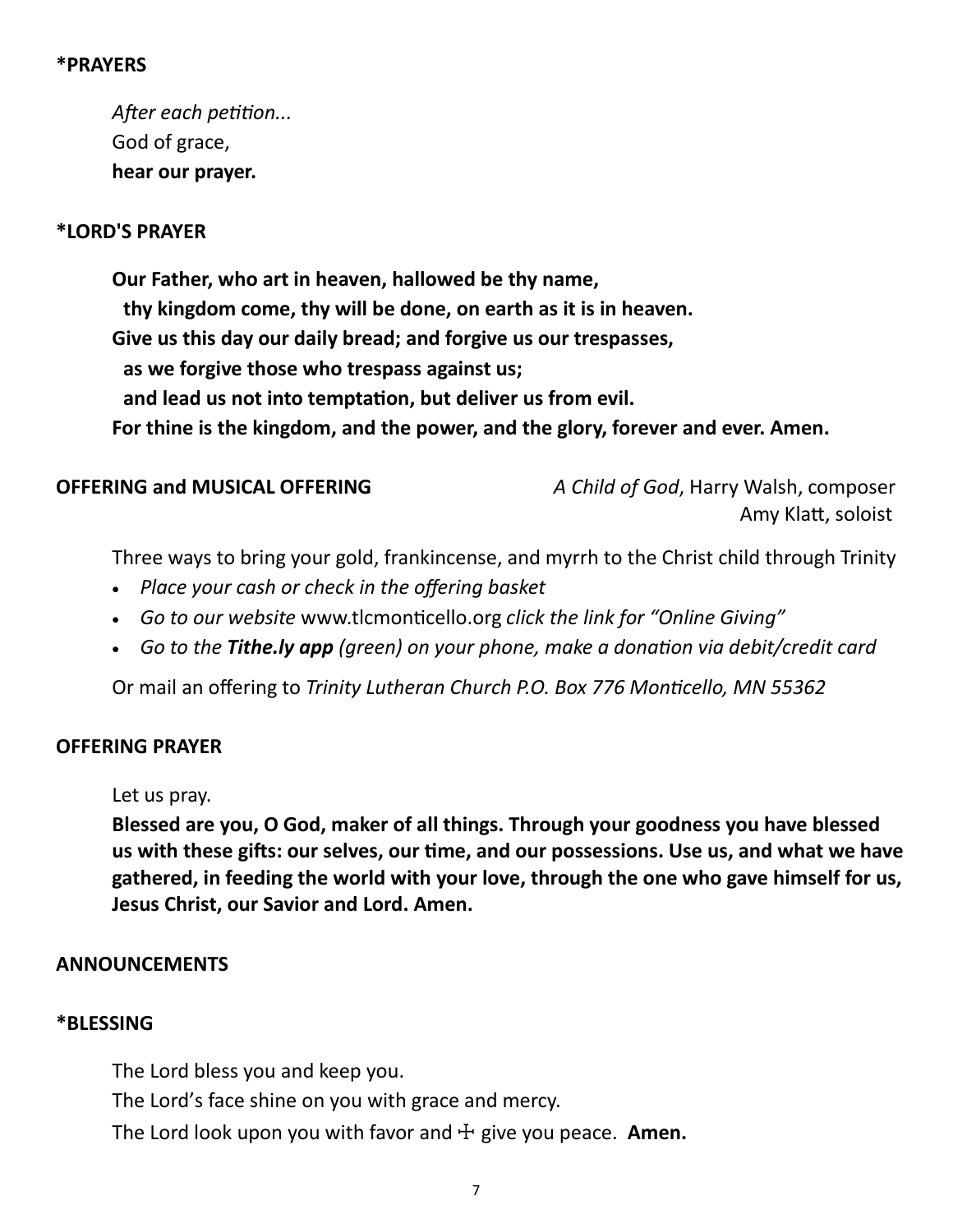

calm-ing storms and feed-ing thou-sands with the ver - y bread of peace. from this well comes liv - ing wa - ter quench-ing thirst in ev - 'ry land. Praise the one re - deem - ing glo - ry; praise the One who makes us one.

Text: Rusty Edwards, b. 1955 Music: NETTLETON, J. Wyeth, Repository of Sacred Music, Part II, 1813 Text © 1987 Hope Publishing Company, Carol Stream, IL 60188. All rights reserved. Used by permission.

#### **INVITATION TO ANNUAL CONGREGATIONAL MEETING**

**DISMISSAL**

Go in peace. Serve the Lord.

**Thanks be to God.**

#### **POSTLUDE**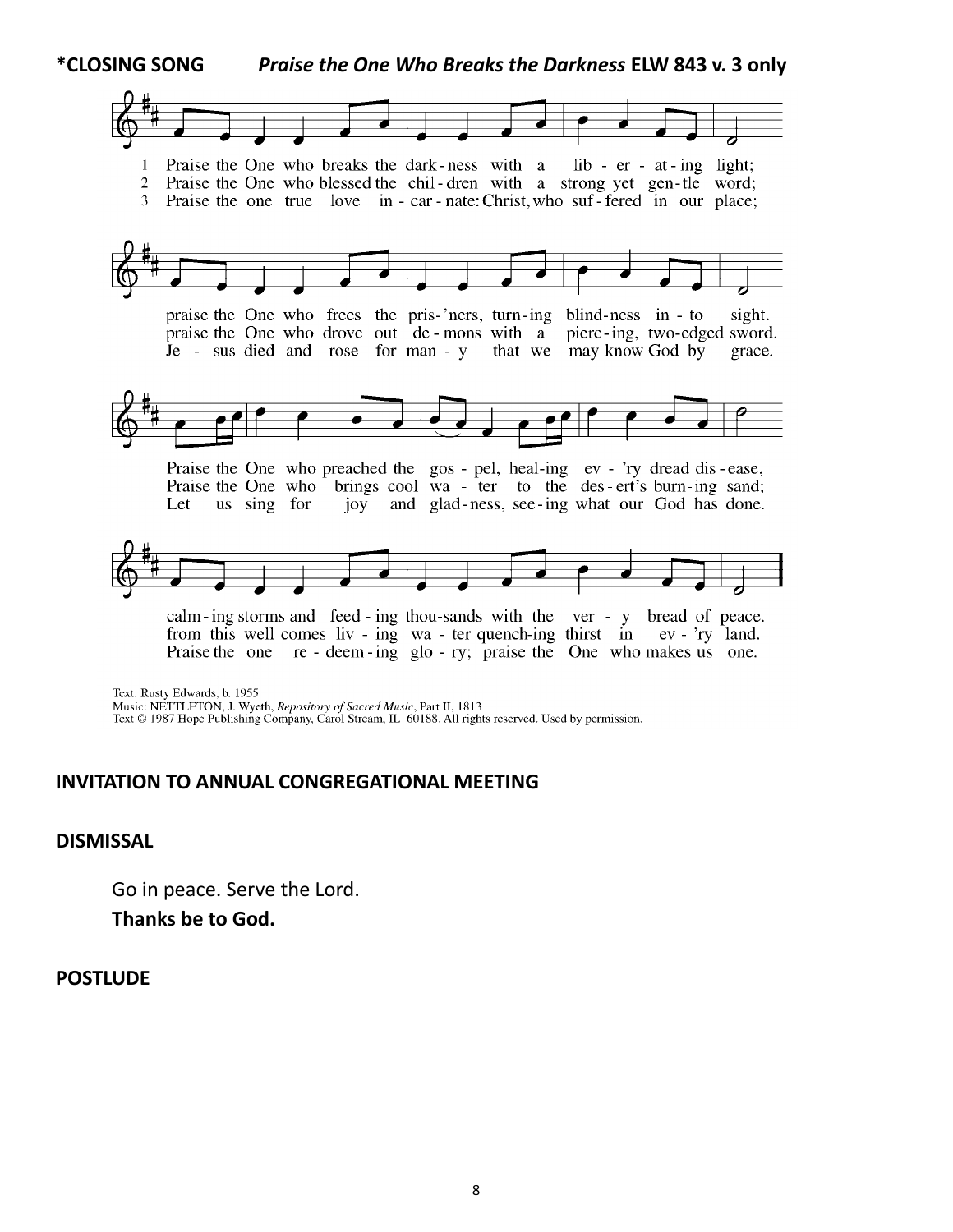# *Announcements*



## Congregational Meeting TODAY Sunday, January 23—10:00 am

 $ANN\overline{UAL}$   $MEE$   $TING$  All voting members are encouraged to attend.

## **God's Angels "JammerTime" (Parents' "Date Night")**



### **Friday, February 11 — 6:00 pm-9:00 pm**

Pizza, **fun,** games, **fun,** crafts, **fun,** faith, **fun,** fellowship, **fun,** PG movie, **fun,** friendship, **more fun** and snacks!

**Wear** your favorite cozy jammies & **bring** a blankie & a bed-time friend.

**Sign up** at the Kid's Table in the narthex or contact Linda Elstad @ 612-701-7024 to reserve a spot. Parents start making your "date" plans!

# ,Comfort and Protection

- Tammi Johnson
	- Buddy Kalpin
	- Jim & Shirley Kalway
	- Mary Kounkel
	- Bonnie Leraas
	- Dan Mielke
	- Lou Oberdeck
	- Ki Orre

• Brad Ray

- Shawn Picht
- Igelsia Shalom
- 
- Kathy Ray • Steve Ray
- Kim Rose
- St. Cloud Hospital Staff
- Darlene Sawatzke
- Sally Schmidt
- Kathleen Selken
- Shirley Swenson
- Barb Thorpe
- Selma Tuenge
- Trinity Lutheran
- TLC Pastor & Council
- Connor Walberg
- Karen Wickline
- Sue Yeazle

#### *All medical professionals, including:*

- Kim Chartrand
- Kristina Kjellberg
- Christine Johnson
- Gretchen Yonak

## This Week at Trinity...

• Nancy Axelson • The Belchak Family

• Ellen Bjornlie

• Paul Fallon • Rebecca Florek • Diane Frencl • Lance Gubrub • Cole Harn

• Colleen Commerford

| <b>TODAY, 1/23</b>  | 10:00 am             | Annual Congregational Meeting - Kid's Movie                  |
|---------------------|----------------------|--------------------------------------------------------------|
|                     | $11:00$ am           | Coffee Social                                                |
| TUESDAY, 1/25       | $10:00$ am           | Tuesday Morning Bible Study-Library                          |
| WEDNESDAY, 1/26     | $7:00 - 8:15$ pm     | Confirmation-Opening Room                                    |
| THURSDAY, 1/27      | $2:00 - 6:00$ pm     | Food & Clothing Drive for the Homeless-Drive-through Dropoff |
| <b>FRIDAY, 1/28</b> | $2:00 - 6:00$ pm     | Food & Clothing Drive for the Homeless-Drive-through Dropoff |
| SATURDAY, 1/29      | $9:00$ am - 12:00 pm | Food & Clothing Drive for the Homeless-Drive-through Dropoff |
| <b>SUNDAY, 1/30</b> | $9:00$ am            | In-the-Sanctuary & Livestreamed Worship-Epiphany 4           |
|                     |                      | Guest Preacher-Larry Kounkel; Pastor Amy off 1/27-2/2        |
|                     | 10:00 am             | Coffee Social - Sunday School                                |